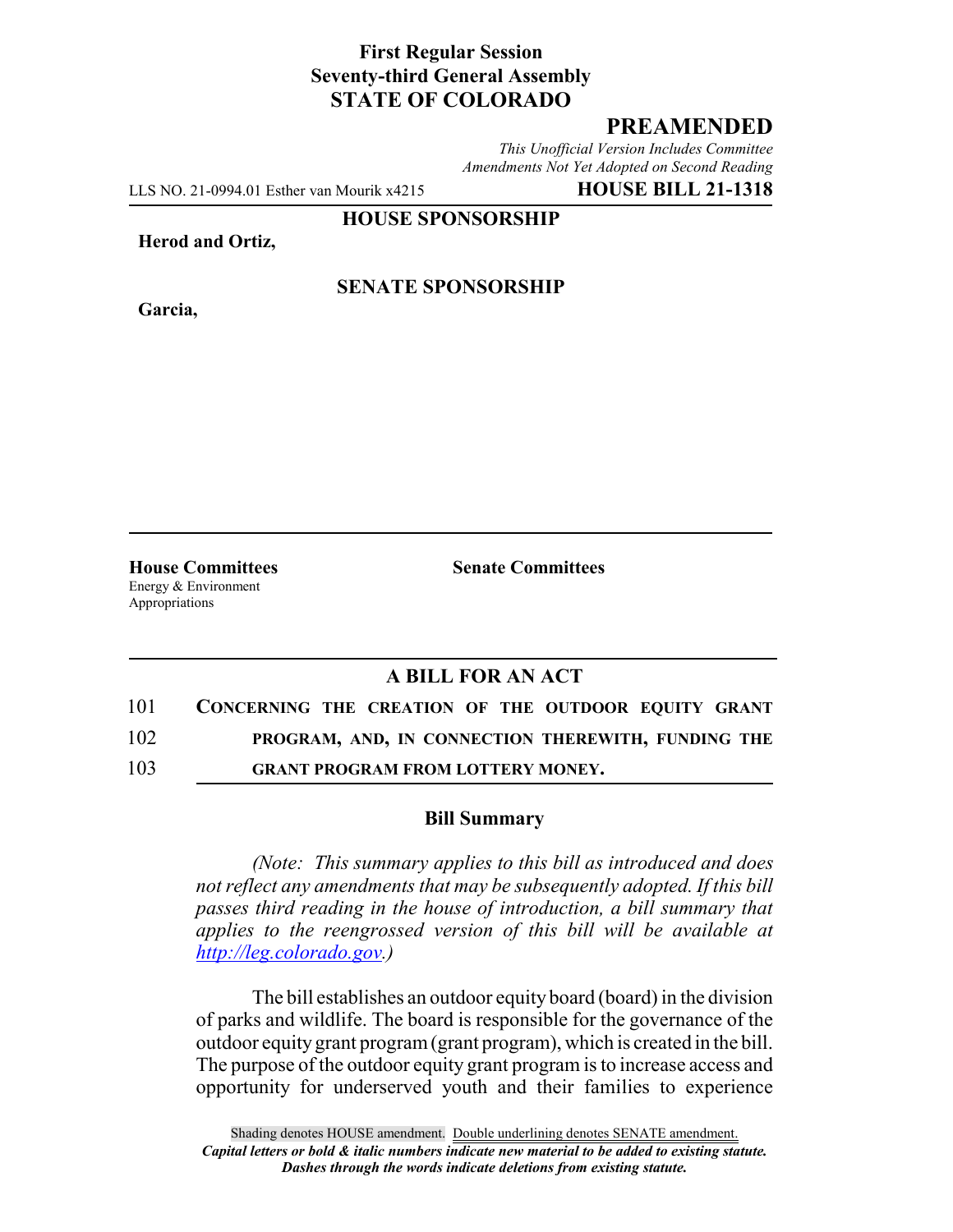Colorado's open spaces, state parks, public lands, and other outdoor areas.

The bill specifies that the board may award grants to applicants that will directly utilize the grant to engage eligible youth and their families by reducing barriers to the Colorado outdoors, creating pathways for formal or informal conservation of the Colorado outdoors, or offering environmental and Colorado outdoor-based educational opportunities.

The bill funds the grant program through a redistribution of lottery money that is earmarked for the general fund.

| $\mathbf{1}$   | Be it enacted by the General Assembly of the State of Colorado:       |
|----------------|-----------------------------------------------------------------------|
| 2              | <b>SECTION 1.</b> In Colorado Revised Statutes, add part 2 to article |
| 3              | 9 of title 33 as follows:                                             |
| $\overline{4}$ | PART <sub>2</sub>                                                     |
| 5              | OUTDOOR EQUITY GRANT PROGRAM                                          |
| 6              | 33-9-201. Legislative declaration. (1) THE GENERAL ASSEMBLY           |
| 7              | <b>FINDS THAT:</b>                                                    |
| 8              | (a) THE PURPOSE OF THE OUTDOOR EQUITY GRANT PROGRAM IS TO             |
| 9              | INCREASE ACCESS AND OPPORTUNITY FOR UNDERSERVED YOUTH AND             |
| 10             | THEIR FAMILIES TO EXPERIENCE COLORADO'S OPEN SPACES, STATE PARKS,     |
| 11             | PUBLIC LANDS, AND OTHER OUTDOOR AREAS THROUGH PROGRAMS WITH           |
| 12             | A FOCUS ON CONSERVATION, THE ENVIRONMENT, OUTDOOR EDUCATION,          |
| 13             | OR OUTDOOR RECREATION;                                                |
| 14             | (b) COLORADO IS A STATE OF DYNAMIC GROWTH, CHANGE, AND                |
| 15             | PROGRESS. IT IS INTERNATIONALLY RENOWNED FOR ITS BEAUTY AND VAST      |
| 16             | SCOPE OF YEAR-ROUND OUTDOOR ACTIVITIES, NATURAL LANDSCAPES, AND       |
| 17             | MOUNTAIN ADVENTURES.                                                  |
| 18             | PARADOXICALLY, DESPITE THE PLETHORA OF OUTDOOR<br>(c)                 |
| 19             | OPPORTUNITIES, CERTAIN DEMOGRAPHICS OF COLORADO YOUTH AND             |
| 20             | THEIR FAMILIES FACE REAL CHALLENGES AND OBSTACLES TO ACCESSING        |
| 21             | NATURE;                                                               |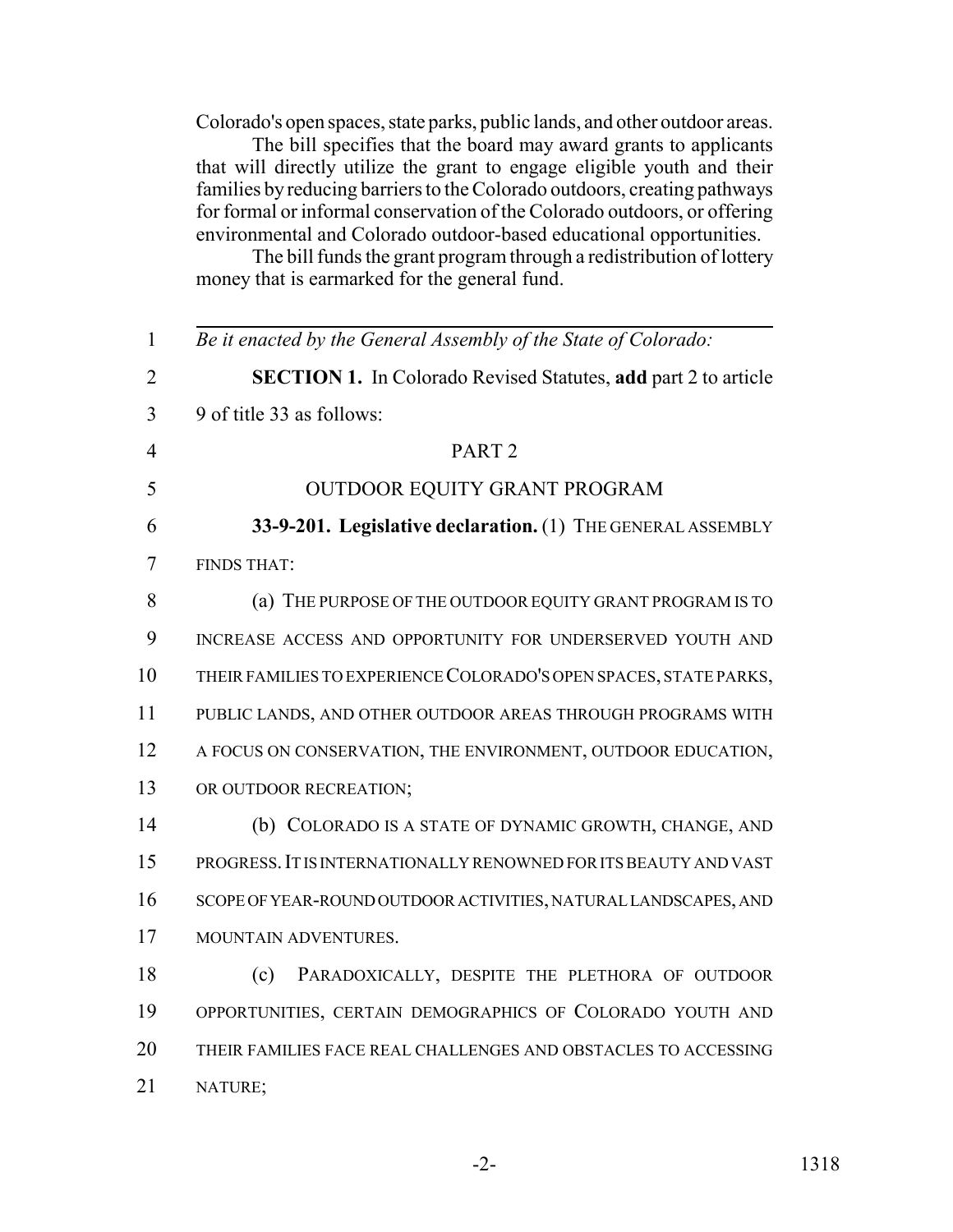(d) A CLEAR LACK OF EQUITY EXISTS FOR LOW-INCOME, INNER-CITY, RURAL, RACIALLY, AND ETHNICALLY DIVERSE YOUTH, FOR YOUTH WHO ARE LESBIAN, GAY, BISEXUAL, TRANSGENDER, OR QUEER OR QUESTIONING, FOR NATIVE AMERICAN OR INDIGENOUS YOUTH, AND FOR YOUTH WITH DISABILITIES TO ENGAGE IN MEANINGFUL OUTDOOR EXPERIENCES AND NATURE-BASED EDUCATION;

 (e) HISTORIC AND CHRONIC SYSTEMIC INEQUITIES HAVE MADE ACCESS TO NATURE MORE CHALLENGING FOR THESE YOUTH;

 (f) RESEARCH CONFIRMS THAT TIME SPENT OUTSIDE IS ESSENTIAL TO HEALTH AND WELL-BEING; IT IMPROVES PHYSICAL AND MENTAL HEALTH, REDUCES STRESS, AND ENHANCES SOCIAL SKILLS; AND

 (g) MORE TIME SPENT IN NATURE FOR DISPOSSESSED YOUTH CAN TRANSLATE TO BETTER ACADEMIC PERFORMANCE, INCREASED ENTHUSIASM FOR SCHOOL AND SCHOOL ACTIVITIES, AND A LESSENED LIKELIHOOD FOR ATTENDANCE PROBLEMS.

 (2) THE GENERAL ASSEMBLY FURTHER FINDS AND DECLARES THAT 17 IT IS NECESSARY TO ESTABLISH AN OUTDOOR EQUITY GRANT PROGRAM TO FUND PROGRAMS AND MEANINGFUL EXPERIENCES LED BY COMMUNITY MEMBERS AND LEADERS WHO UNDERSTAND THE UNIQUE NEEDS AND PERSPECTIVES OF UNDERSERVED YOUTH AND THEIR COMMUNITIES IN ORDER TO ENSURE LONG-TERM AND SUSTAINABLE INVESTMENTS FOR NEW GENERATIONS OF OUTDOOR ENTHUSIASTS AND CONSERVATIONISTS.

 **33-9-202. Definitions.** AS USED IN THIS PART 2, UNLESS THE CONTEXT OTHERWISE REQUIRES:

 (1) "APPLICANT" MEANS A GOVERNMENTAL ENTITY, A NONPROFIT ORGANIZATION, A FOR-PROFIT ORGANIZATION, OR A FEDERALLY RECOGNIZED TRIBE THAT IS LOCATED IN THE STATE.

-3- 1318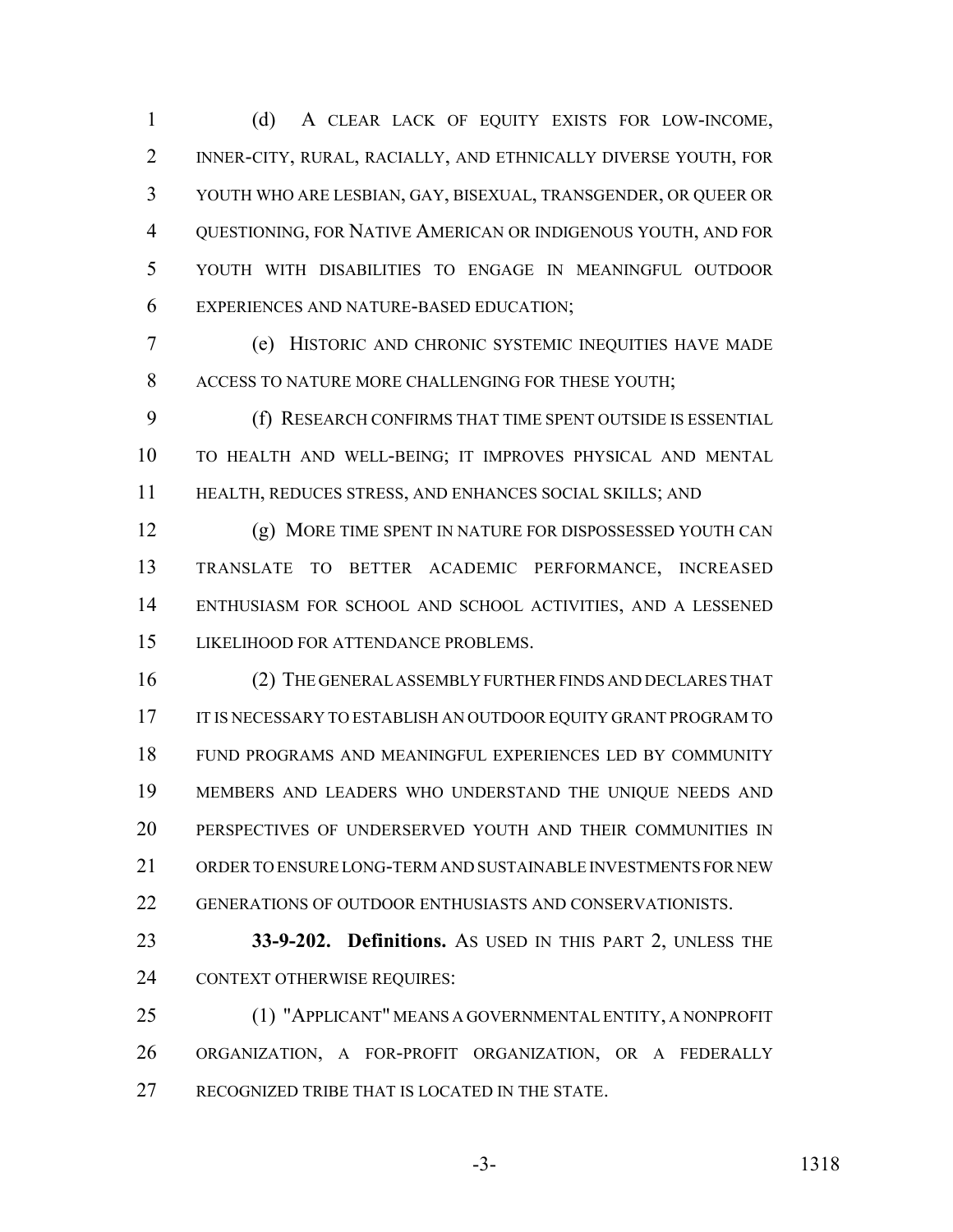(2) "COLORADO OUTDOORS" MEANS COLORADO'S OPEN SPACES, STATE PARKS, PUBLIC LANDS, AND OTHER OUTDOOR RECREATION AREAS. (3) "DEPARTMENT" MEANS THE DEPARTMENT OF NATURAL RESOURCES. (4) "DIRECTOR" MEANS THE DIRECTOR OF THE DIVISION OF PARKS AND WILDLIFE. (5) "DIVISION" MEANS THE DIVISION OF PARKS AND WILDLIFE, 8 CREATED IN SECTION 33-9-104. (6) "ELIGIBLE YOUTH" MEANS A PERSON WHO RESIDES IN COLORADO AND WHO IS ELIGIBLE FOR ADMISSION TO PUBLIC SCHOOL IN THE STATE OR WHO IS NO LONGER ELIGIBLE FOR ADMISSION TO PUBLIC 12 SCHOOL IN THE STATE BUT IS NOT YET TWENTY-SIX YEARS OLD, AND

13 INCLUDES THE PERSON'S FAMILY.

 (7) "EXECUTIVE DIRECTOR" MEANS THE EXECUTIVE DIRECTOR OF 15 THE DEPARTMENT OF NATURAL RESOURCES.

 (8) "LOW INCOME" MEANS MEDIAN HOUSEHOLD INCOME THAT IS LESS THAN OR EQUAL TO TWO HUNDRED PERCENT OF THE FEDERAL POVERTY LINE.

 (9) "OUTDOOR EQUITY BOARD" OR "BOARD" MEANS THE OUTDOOR EQUITY BOARD CREATED IN SECTION 33-9-203.

 (10) "OUTDOOR EQUITY FUND" OR "FUND" MEANS THE OUTDOOR 22 EQUITY FUND CREATED IN SECTION 33-9-206.

 (11) "OUTDOOR EQUITY GRANT PROGRAM" OR "GRANT PROGRAM" 24 MEANS THE OUTDOOR EQUITY GRANT PROGRAM CREATED IN SECTION 33-9-205.

 **33-9-203. Outdoor equity board - creation - terms - per diem and expense reimbursement.** (1) THERE IS HEREBY CREATED THE

-4- 1318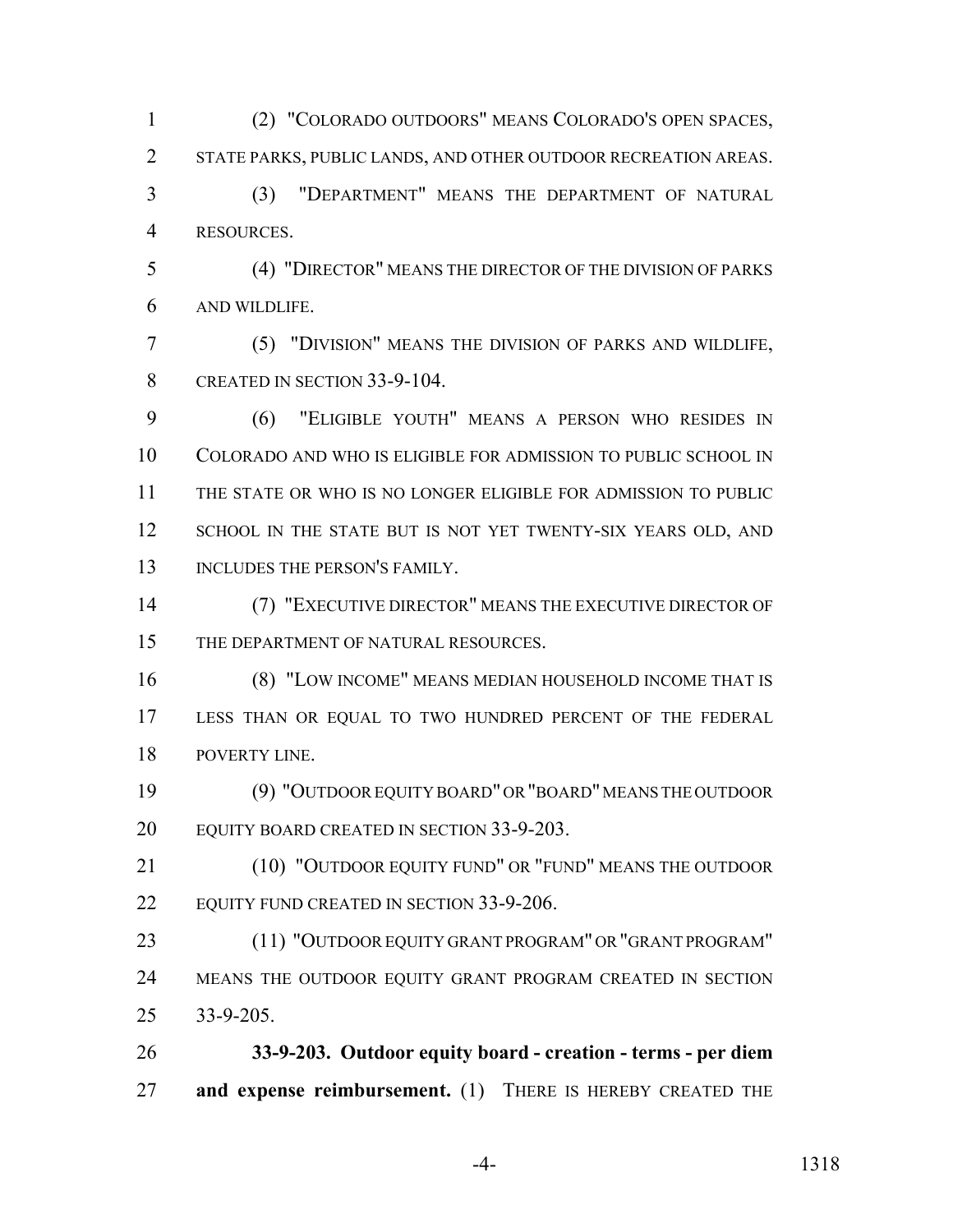OUTDOOR EQUITY BOARD IN THE DIVISION OF PARKS AND WILDLIFE. THE BOARD IS RESPONSIBLE FOR THE GOVERNANCE OF THE OUTDOOR EQUITY GRANT PROGRAM.

 (2) THE BOARD CONSISTS OF THE FOLLOWING NINE VOTING MEMBERS AS FOLLOWS:

 (a) ONE MEMBER PERSONALLY IMPACTED BY AND WITH EXPERIENCE IN RACIAL JUSTICE ISSUES;

 (b) ONE MEMBER PERSONALLY IMPACTED BY AND WITH EXPERIENCE IN ENVIRONMENTAL JUSTICE ISSUES;

 (c) ONE MEMBER WITH EXPERIENCE WORKING ON CONSERVATION ISSUES;

 (d) ONE MEMBER WITH EXPERIENCE IN PROVIDING OUTDOOR EDUCATION PROGRAMS;

 (e) ONE MEMBER PERSONALLY IMPACTED BY AND WITH EXPERIENCE IN DISABILITY-ACCESSIBLE OUTDOOR PROGRAMMING;

 (f) ONE MEMBER PERSONALLY IMPACTED BY AND WITH EXPERIENCE IN EQUITY FOR INDIVIDUALS WHO ARE LESBIAN, GAY, BISEXUAL, TRANSGENDER, OR QUEER OR QUESTIONING; AND

 (g) THREE YOUTH MEMBERS FROM COMMUNITIES ELIGIBLE TO BE SERVED BY THE GRANT PROGRAM AT THE TIME OF THEIR APPOINTMENT.

 (3) THE BOARD CONSISTS OF THE FOLLOWING THREE NONVOTING 22 MEMBERS AS FOLLOWS:

 (a) THE DIRECTOR OF THE COLORADO OUTDOOR RECREATION 24 INDUSTRY OFFICE, CREATED IN SECTION 24-48.5-129, OR THEIR APPOINTEE; (b) THE DIRECTOR OF THE DIVISION OF PARKS AND WILDLIFE, OR 26 THEIR APPOINTEE; AND

(c) THE EXECUTIVE DIRECTOR OF THE GREAT OUTDOORS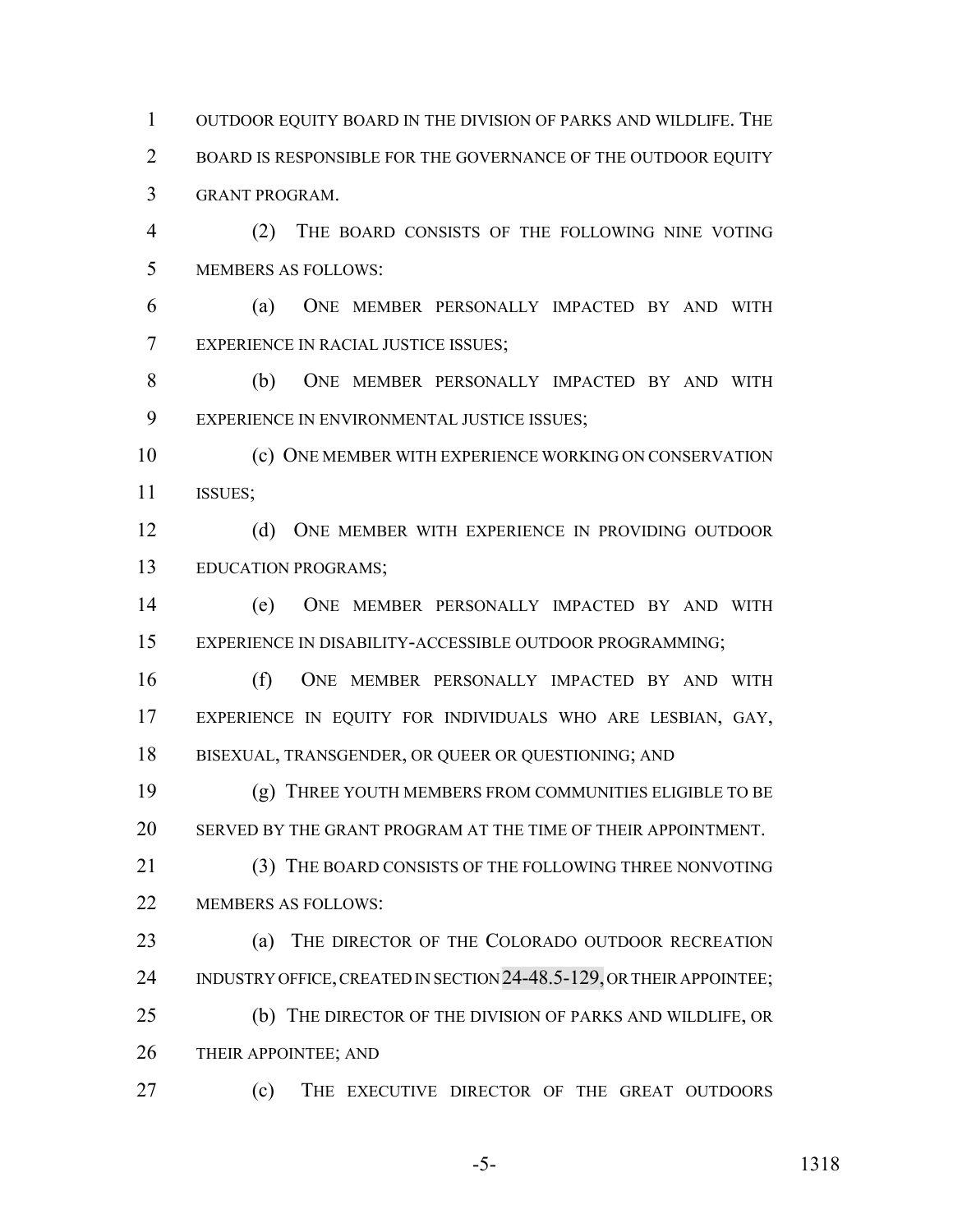COLORADO PROGRAM, OR THEIR APPOINTEE.

2 (4) (a) THE DIRECTOR SHALL APPOINT THE VOTING MEMBERS OF THE BOARD IN CONSULTATION WITH THE EXECUTIVE DIRECTOR.

 (b) THE DIRECTOR SHALL ACCEPT NOMINATIONS FOR BOARD MEMBERS THROUGH AN OPEN AND PUBLIC PROCESS ESTABLISHED BY THE DIVISION THAT ENGAGES NONPROFIT AND PUBLIC ORGANIZATIONS THAT HAVE A FOCUS ON RACIAL EQUITY, ENVIRONMENTAL JUSTICE, CONSERVATION AND STEWARDSHIP, YOUTH ACTIVITY AND ENGAGEMENT, EDUCATION, DISABILITY ADVOCACY AND ACCESSIBILITY, ADVOCACY AND ACCESSIBILITY FOR INDIVIDUALS WHO ARE LESBIAN, GAY, BISEXUAL, TRANSGENDER, OR QUEER OR QUESTIONING, ADVOCACY FOR NATIVE AMERICAN OR INDIGENOUS PEOPLE, AND OTHER RELEVANT AREAS OF FOCUS, AND THAT:

**(I) WORK TO ENSURE THAT YOUTH AND THEIR FAMILIES HAVE**  ACCESS, REPRESENTATION, MEANINGFUL PARTICIPATION, AND QUALITY 16 EXPERIENCES IN THE OUTDOORS;

 (II) PROMOTE CULTURALLY RESPONSIVE PROGRAMS, POLICIES, PROTOCOLS, AND STAFFING IN THE OUTDOORS; AND

 (III) RAISE AWARENESS OF AND SEEK TO ADDRESS THE ROOT CAUSES OF THE ENVIRONMENTAL DISPARITIES FACING UNDERSERVED COMMUNITIES.

22 (5) TO THE EXTENT POSSIBLE, THE DIRECTOR SHALL ATTEMPT TO 23 APPOINT VOTING MEMBERS OF THE BOARD:

 (a) WHO HAVE EXPERIENCE PROVIDING EDUCATIONAL EXPERIENCES TO UNDERSERVED YOUTH; AND

 (b) WHO REFLECT THE DIVERSITY OF THE STATE WITH REGARD TO RACE, ETHNICITY, GENDER, IMMIGRATION STATUS, INCOME, WEALTH,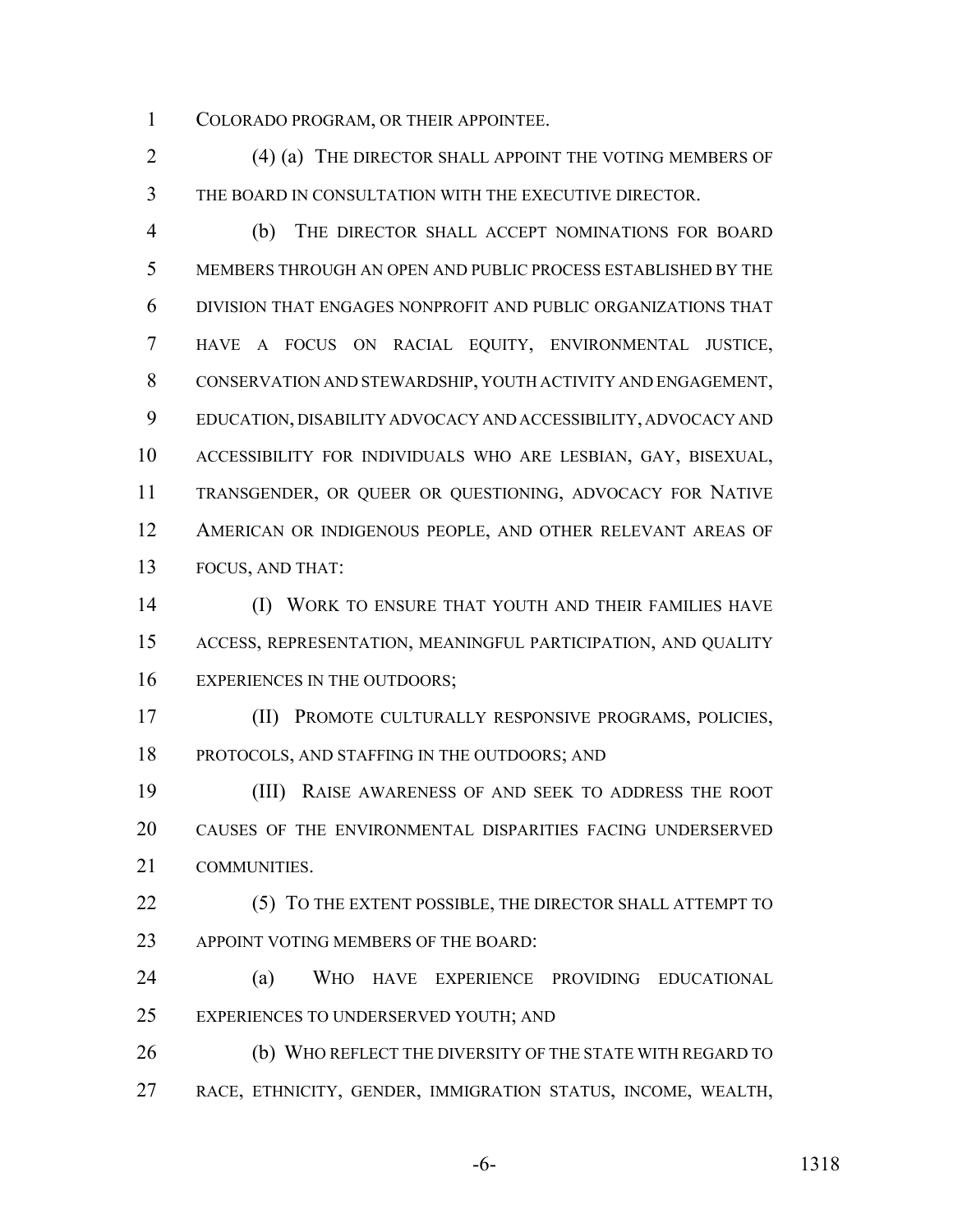ABILITY, AND GEOGRAPHY.

2 (6) THE DIRECTOR SHALL MAKE INITIAL APPOINTMENTS TO THE BOARD BY OCTOBER 15, 2021.

 (7) (a) EXCEPT AS PROVIDED IN SUBSECTIONS (7)(b) AND (7)(c) OF THIS SECTION, THE TERM OF OFFICE OF THE MEMBERS OF THE BOARD APPOINTED BY THE DIRECTOR IS FOUR YEARS.

 (b) IN ORDER TO ENSURE STAGGERED TERMS OF OFFICE, THE 8 INITIAL TERM OF OFFICE OF THE MEMBERS OF THE BOARD IS:

 (I) TWO YEARS FOR THE MEMBERS APPOINTED PURSUANT TO 10 SUBSECTIONS  $(2)(a)$ ,  $(2)(b)$ , AND  $(2)(c)$  OF THIS SECTION; AND

 (II) FOUR YEARS FOR THE MEMBERS APPOINTED PURSUANT TO 12 SUBSECTIONS  $(2)(d)$ ,  $(2)(e)$ , AND  $(2)(f)$  OF THIS SECTION.

 (c) THE TERM OF OFFICE FOR TWO OF THE YOUTH MEMBERS OF THE BOARD IS TWO YEARS AND THE TERM OF OFFICE FOR ONE OF THE YOUTH MEMBERS OF THE BOARD IS ONE YEAR, AS ESTABLISHED BY THE DIRECTOR.

16 (d) BOARD MEMBERS MAY SERVE NO MORE THAN TWO TERMS.

 (e) A MEMBER WHO IS APPOINTED TO FILL A VACANCY SHALL SERVE THE REMAINDER OF THE UNEXPIRED TERM OF THE MEMBER WHOSE VACANCY IS BEING FILLED; THE REMAINDER COUNTS AS ONE TERM FOR 20 THAT APPOINTEE.

21 (8) (a) VOTING MEMBERS OF THE BOARD RECEIVE A PER DIEM OF TWO HUNDRED DOLLARS FOR ATTENDANCE AT REGULARLY SCHEDULED MEETINGS OF THE BOARD DURING THE 2021-22 STATE FISCAL YEAR, AND TWO HUNDRED DOLLARS AS ANNUALLY ADJUSTED FOR INFLATION BASED ON THE PERCENTAGE CHANGE IN THE UNITED STATES DEPARTMENT OF LABOR'S BUREAU OF LABOR STATISTICS CONSUMER PRICE INDEX FOR DENVER-AURORA-LAKEWOOD FOR ALL ITEMS PAID BY ALL URBAN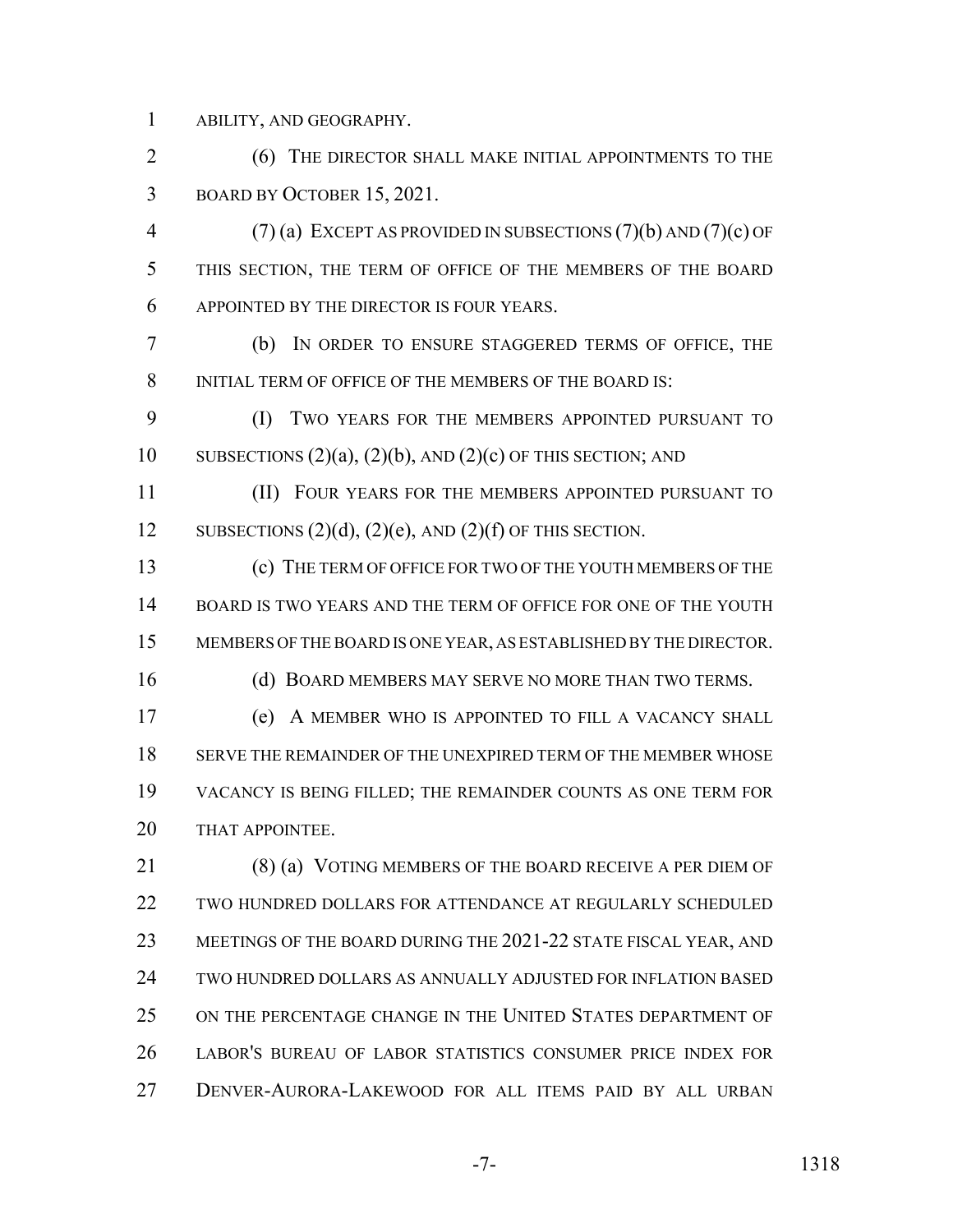CONSUMERS, OR ITS APPLICABLE PREDECESSOR OR SUCCESSOR INDEX, DURING THE 2022-23 STATE FISCAL YEAR AND EACH STATE FISCAL YEAR THEREAFTER. VOTING MEMBERS OF THE BOARD ARE ALSO REIMBURSED FOR ACTUAL AND NECESSARY EXPENSES INCURRED WHILE PERFORMING OFFICIAL DUTIES, TOGETHER WITH MILEAGE AT THE RATE AT WHICH MEMBERS OF THE GENERAL ASSEMBLY ARE REIMBURSED PURSUANT TO SECTION 2-2-317.

 (b) NONVOTING MEMBERS MAY NOT RECEIVE PER DIEM, BUT MAY BE REIMBURSED FOR ACTUAL AND NECESSARY EXPENSES INCURRED WHILE PERFORMING OFFICIAL DUTIES, TOGETHER WITH MILEAGE AT THE RATE AT WHICH MEMBERS OF THE GENERAL ASSEMBLY ARE REIMBURSED PURSUANT TO SECTION 2-2-317.

 **33-9-204. Outdoor equity board - duties.** (1) THE BOARD SHALL MEET AS OFTEN AS NECESSARY TO CARRY OUT THE FOLLOWING DUTIES AND RESPONSIBILITIES:

16 (a) TO CREATE AN OUTDOOR EQUITY WEBSITE;

 (b) TO ADMINISTER THE GRANT PROGRAM AND, SUBJECT TO AVAILABLE APPROPRIATIONS, AWARD GRANTS AS PROVIDED IN SECTION 33-9-205;

 (c) TO ESTABLISH ANY POLICIES AS ARE NECESSARY OR EXPEDIENT FOR THE CONDUCT OF ITS AFFAIRS AND ITS MEETINGS AND TO POST THOSE POLICIES ON ITS WEBSITE, INCLUDING:

23 (I) A CONFLICT OF INTEREST POLICY FOR ITS MEMBERS IN ORDER TO PREVENT THOSE WHO SERVE ON THE BOARD FROM BENEFITTING FROM THE GRANT PROGRAM;

26 (II) POLICIES RELATED TO TIME FRAMES FOR APPLYING FOR GRANTS AND FOR THE DISTRIBUTION OF GRANT MONEY UNDER SECTION

-8- 1318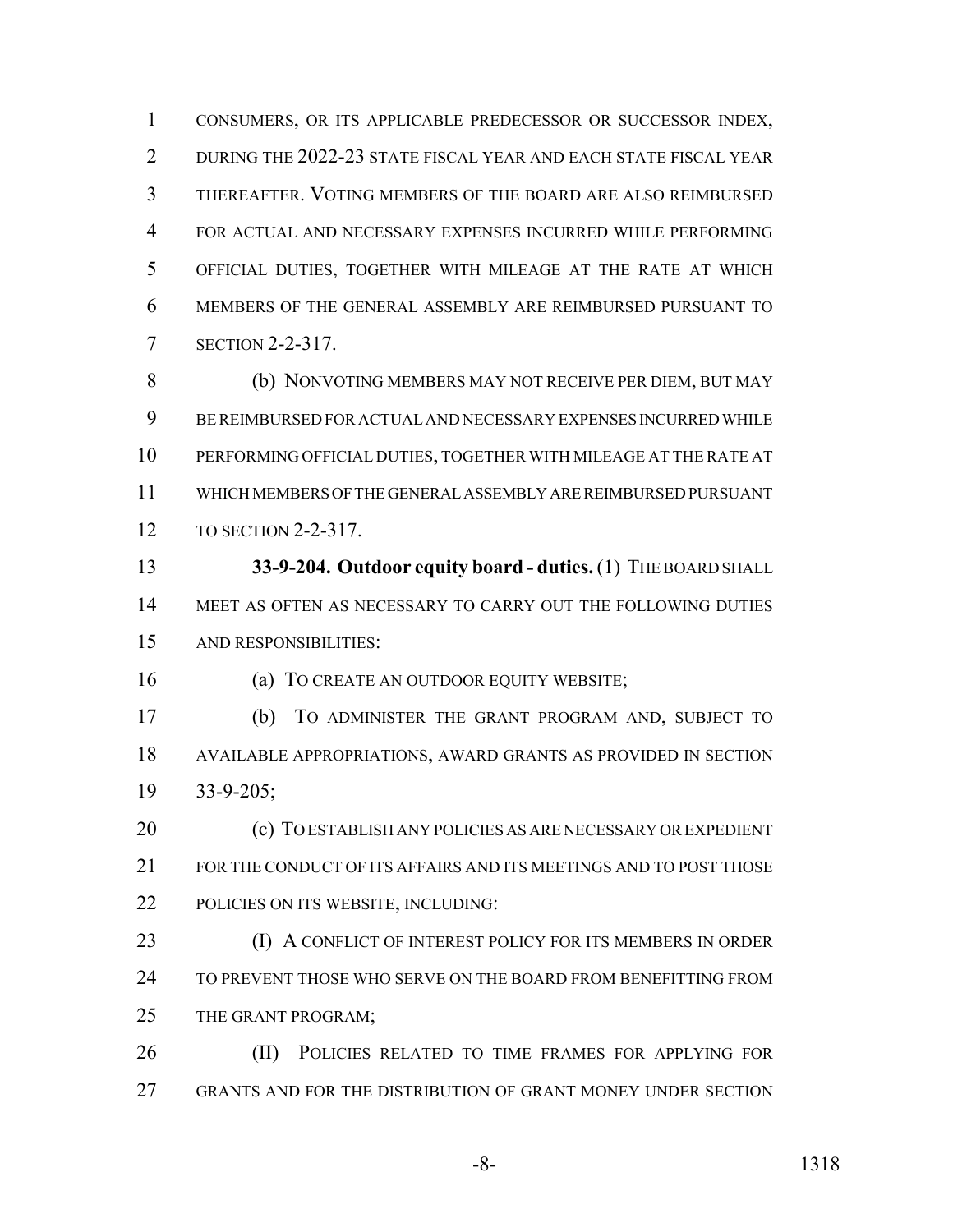33-9-205; AND

2 (III) POLICIES RELATED TO THE FORM OF THE GRANT PROGRAM APPLICATION, SO AS TO ENSURE THAT THE APPLICATIONS ARE CONCISE, STRAIGHTFORWARD, OBJECTIVE, INCLUSIVE, AND ACCESSIBLE TO ALL INTERESTED PARTIES;

 (d) TO ESTABLISH MEANINGFUL QUANTITATIVE AND QUALITATIVE GRANT REPORTING REQUIREMENTS THAT ALLOW THE GRANTEES TO HIGHLIGHT WHO THEY ARE SERVING AND HOW THEY ARE SERVING THEM, INCLUDING REPORTS ON THE ETHNIC AND RACIAL MAKEUP OF THE PARTICIPANTS OF PROGRAMS FUNDED, THE AGES AND LOCALITIES OF PROGRAM PARTICIPANTS, THE TYPES OF PROGRAMMING FUNDED, AND 12 OTHER RELEVANT CRITERIA THAT THE BOARD SEES FIT;

 (e) TO COMPILE AN ANNUAL REPORT THAT DETAILS INFORMATION ABOUT THE PROGRAMS THAT ARE AWARDED GRANTS, INCLUDING: THE ETHNIC AND RACIAL MAKEUP OF THE PARTICIPANTS, THE AGES AND LOCALITIES OF PARTICIPANTS, THE TYPES OF PROGRAMS, AND OTHER RELEVANT INFORMATION THAT THE BOARD SEES FIT; AND

18 (f) (I) TO PRESENT THE REPORT DESCRIBED IN SUBSECTION  $(1)(e)$  OF THIS SECTION TO THE DEPARTMENT AND THE PARKS AND WILDLIFE COMMISSION, AND TO MAKE THE REPORT PUBLICLY ACCESSIBLE, 21 INCLUDING POSTING THE REPORT ON THE BOARD'S WEBSITE.

**(II) IN JANUARY 2023, AND EACH JANUARY THEREAFTER, THE**  DEPARTMENT SHALL REPORT ON THE GRANT PROGRAM, INCLUDING A 24 SUMMARY OF THE REPORT DESCRIBED IN SUBSECTION (1)(e) OF THIS SECTION, AS PART OF THE DEPARTMENT'S PRESENTATION TO ITS COMMITTEE OF REFERENCE AT A HEARING HELD PURSUANT TO SECTION 27 2-7-203 (2)(a) OF THE "STATE MEASUREMENT FOR ACCOUNTABLE,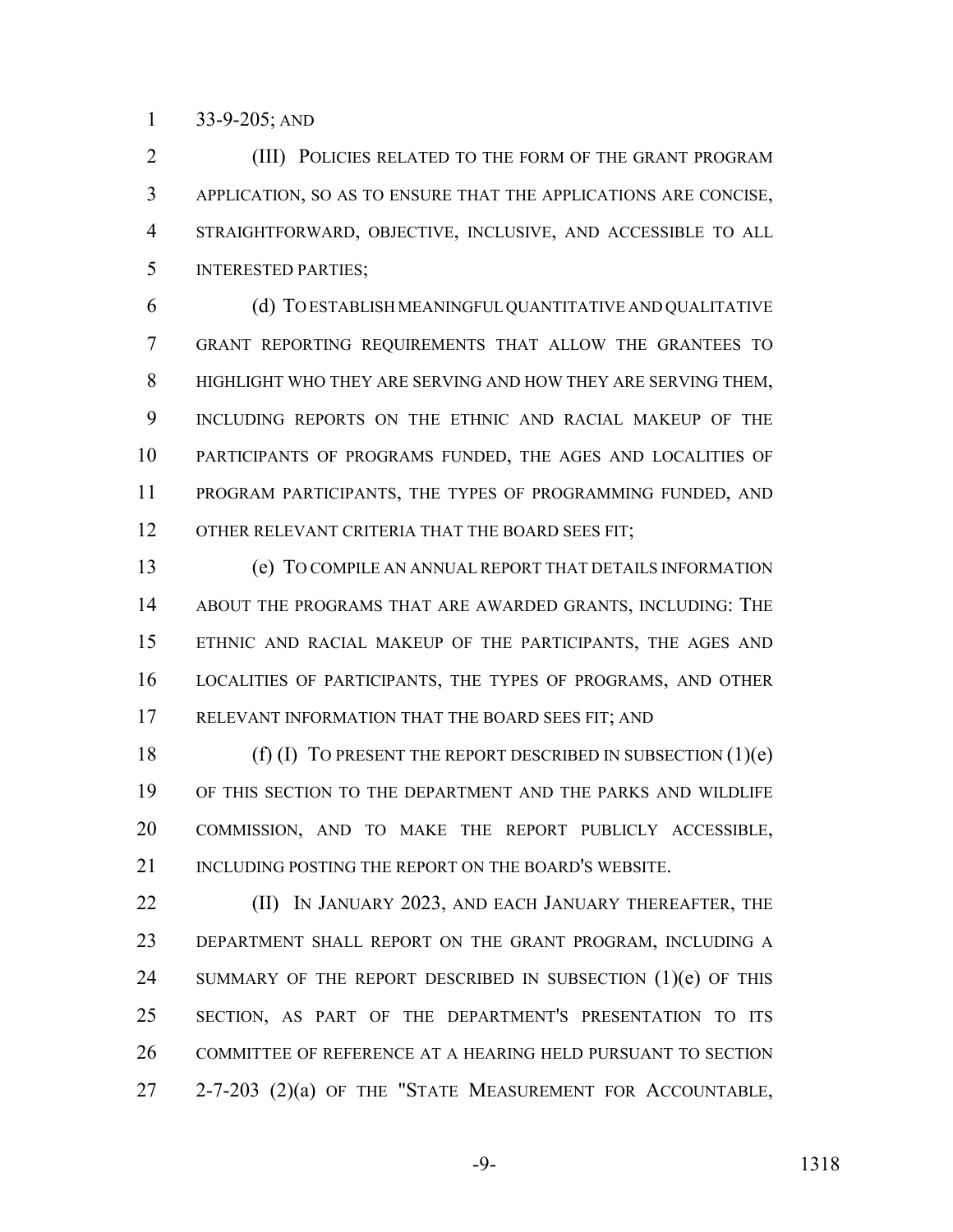RESPONSIVE, AND TRANSPARENT (SMART) GOVERNMENT ACT".

 (2) THE BOARD IS SUBJECT TO ALL THE APPLICABLE REQUIREMENTS OF THE "COLORADO OPEN RECORDS ACT", PART 2 OF ARTICLE 72 OF TITLE 4 24, AND THE OPEN MEETINGS LAW CONTAINED IN PART 4 OF ARTICLE 6 OF TITLE 24.

 **33-9-205. Outdoor equity grant program - creation.** (1) THE BOARD SHALL IMPLEMENT THE GRANT PROGRAM IN ACCORDANCE WITH THIS SECTION AND THE POLICIES IT ESTABLISHES UNDER SECTION 33-9-204 9  $(1)(c)$ .

 (2) TO RECEIVE A GRANT, AN APPLICANT MUST SUBMIT AN APPLICATION TO THE BOARD.

 (3) THE BOARD SHALL REVIEW EACH APPLICATION IT RECEIVES AND MAY AWARD GRANTS TO APPLICANTS THAT WILL DIRECTLY UTILIZE THE GRANT TO ENGAGE RACIALLY OR ETHNICALLY DIVERSE ELIGIBLE YOUTH WHO ARE FROM LOW-INCOME FAMILIES, ENGAGE ELIGIBLE YOUTH WHO ARE LESBIAN, GAY, BISEXUAL, TRANSGENDER, OR QUEER OR QUESTIONING, ENGAGE NATIVE AMERICAN OR INDIGENOUS YOUTH, OR ENGAGE ELIGIBLE YOUTH WITH DISABILITIES IN SUCH A WAY SO AS TO BUILD SUSTAINABILITY AND CAPACITY FOR SUCH HISTORICALLY UNDERSERVED COMMUNITIES, AND SO AS TO:

(a) REDUCE BARRIERS TO THE COLORADO OUTDOORS;

 (b) CREATE PATHWAYS FOR FORMAL OR INFORMAL CONSERVATION 23 OF THE COLORADO OUTDOORS; OR

 (c) OFFER ENVIRONMENTAL AND COLORADO OUTDOOR-BASED EDUCATIONAL OPPORTUNITIES.

 (4) SUBJECT TO AVAILABLE APPROPRIATIONS, GRANTS SHALL BE 27 PAID OUT OF THE OUTDOOR EQUITY FUND CREATED IN SECTION 33-9-206.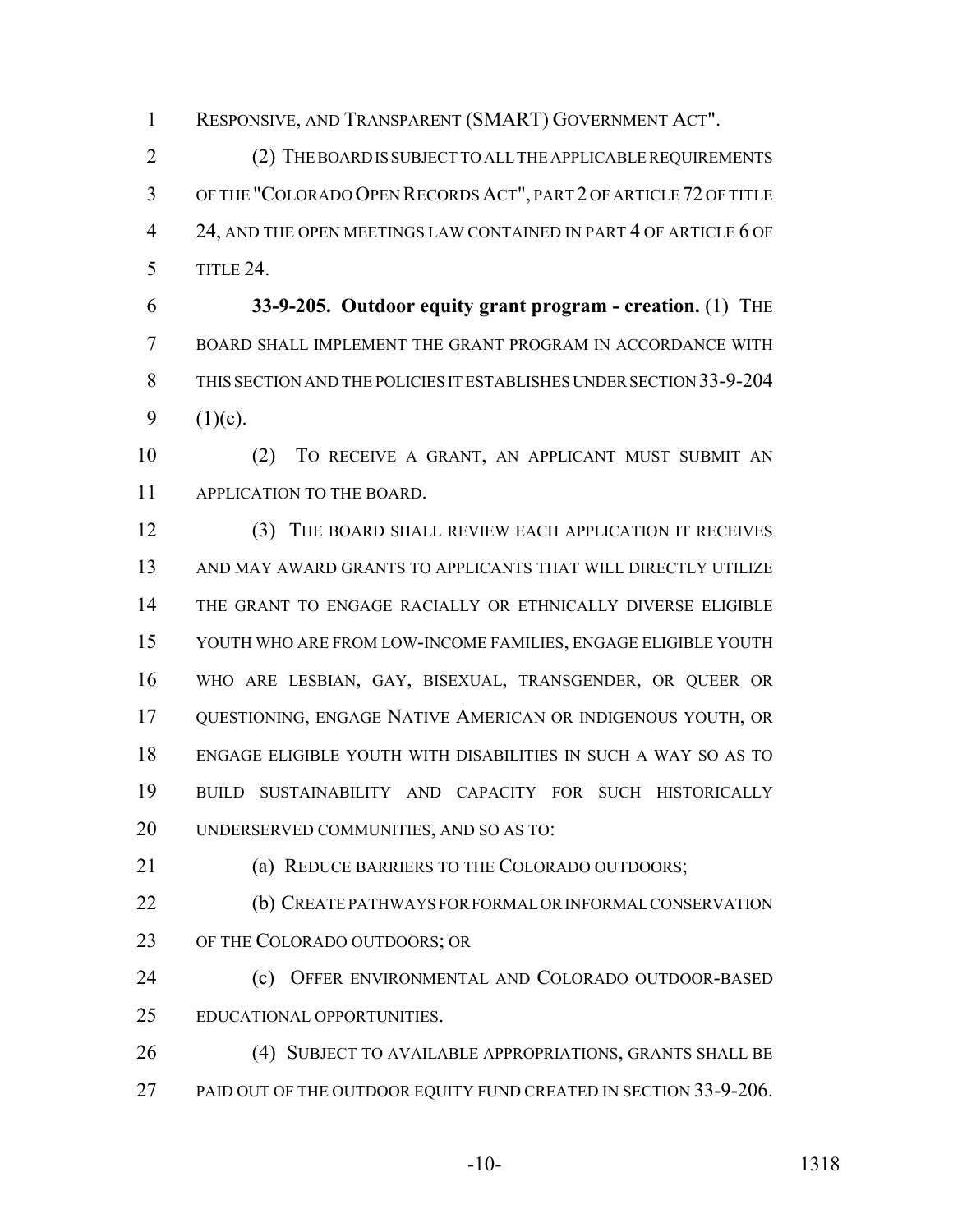**33-9-206. Outdoor equity fund.** (1) (a) THE OUTDOOR EQUITY FUND IS HEREBY CREATED IN THE STATE TREASURY. THE FUND CONSISTS OF MONEY CREDITED TO THE FUND PURSUANT TO SECTION 44-40-111 (12). ALL INTEREST AND INCOME DERIVED FROM THE DEPOSIT AND INVESTMENT OF MONEY IN THE OUTDOOR EQUITY FUND MUST BE CREDITED TO THE FUND AND MAY NOT BE TRANSFERRED TO THE GENERAL FUND OR ANY OTHER FUND AT THE END OF ANY FISCAL YEAR. ANY UNEXPENDED AND UNENCUMBERED MONEY REMAINING IN THE OUTDOOR EQUITY FUND AT THE END OF A FISCAL YEAR STAYS IN THE FUND.

 (b) THE MONEY CREDITED TO THE OUTDOOR EQUITY FUND PURSUANT TO SUBSECTION (1)(a) OF THIS SECTION AND ANY INCOME AND INTEREST DERIVED FROM THE DEPOSIT AND INVESTMENT OF SUCH MONEY IS EXEMPT FROM ANY RESTRICTION ON SPENDING, REVENUE, OR APPROPRIATIONS, INCLUDING, WITHOUT LIMITATION, THE RESTRICTIONS OF 15 SECTION 20 OF ARTICLE X OF THE STATE CONSTITUTION.

 (2) SUBJECT TO ANNUAL APPROPRIATION BY THE GENERAL ASSEMBLY, THE DIVISION MAY EXPEND MONEY FROM THE OUTDOOR EQUITY FUND TO IMPLEMENT THE OUTDOOR EQUITY GRANT PROGRAM.THE DEPARTMENT MAY USE MONEY IN THE OUTDOOR EQUITY FUND TO PAY THE DIRECT AND INDIRECT COSTS THAT THE DEPARTMENT INCURS TO ADMINISTER THIS PART 2, ASSIST THE OUTDOOR EQUITY BOARD, AND PAY 22 THE PER DIEM AND EXPENSES OF THE OUTDOOR EQUITY BOARD MEMBERS.

23 (3) THE OUTDOOR EQUITY BOARD MAY SEEK, ACCEPT, AND EXPEND GIFTS, GRANTS, DONATIONS, LOANS OF MONEY, OR AID IN ANY FORM FROM THE FEDERAL GOVERNMENT, ANY STATE AGENCY, ANY LOCAL GOVERNMENT, OR FROM PRIVATE SOURCES, OR ANY COMBINATION 27 THEREOF, FOR THE PURPOSES OF THIS PART 2, AND ANY SUCH MONEY MUST

-11- 1318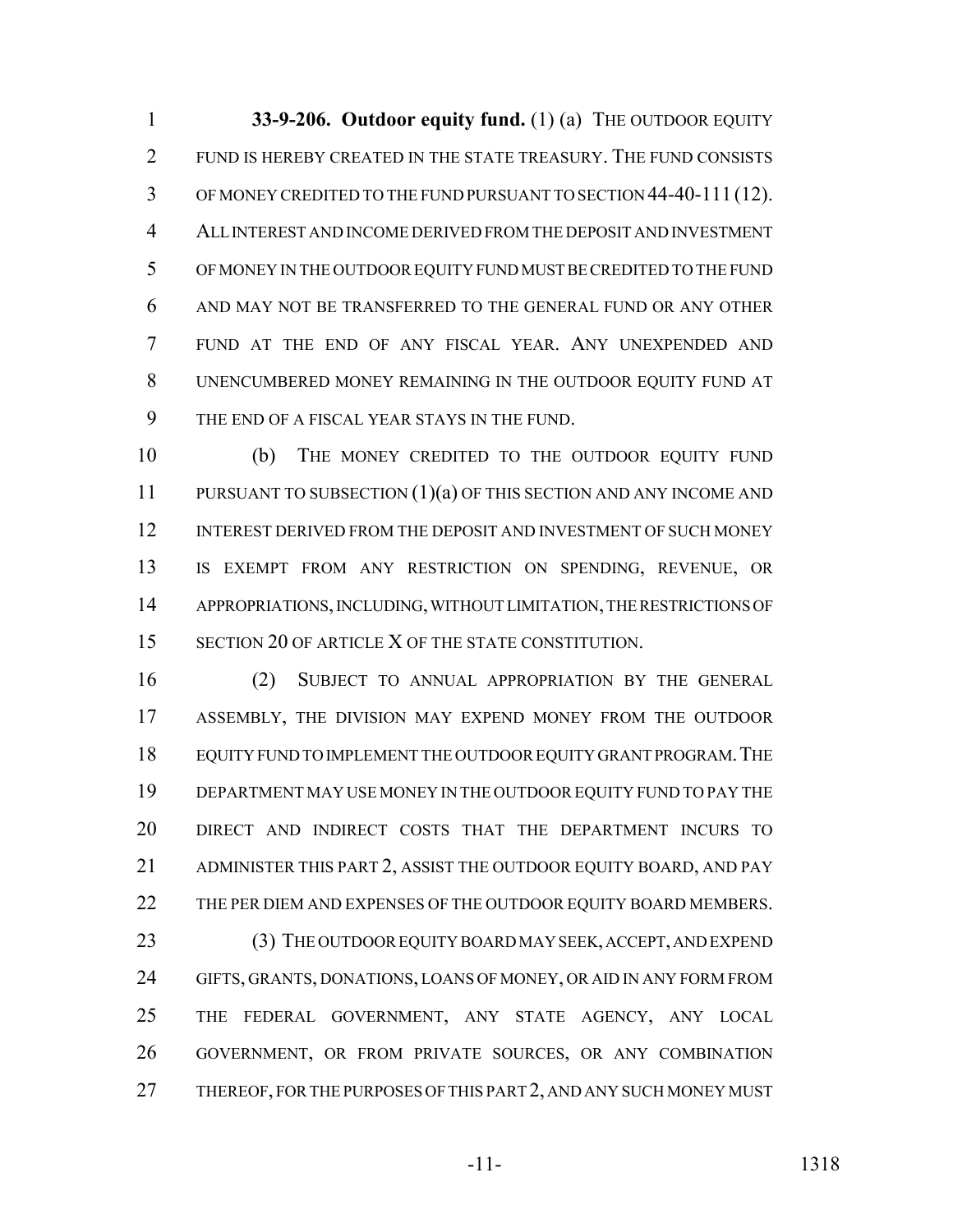BE CREDITED TO THE GIFTS, GRANTS, AND DONATIONS ACCOUNT CREATED IN THE FUND. THE MONEY IN THE GIFTS, GRANTS, AND DONATIONS ACCOUNT IS CONTINUOUSLY APPROPRIATED TO THE DIVISION TO IMPLEMENT THE OUTDOOR EQUITY GRANT PROGRAM. **SECTION 2.** In Colorado Revised Statutes, 44-40-111, **add** (12) as follows: **44-40-111. Lottery fund - creation - definitions.** (12) (a) AS USED IN THIS SUBSECTION (12), UNLESS THE CONTEXT OTHERWISE REQUIRES: 10 (I) "OUTDOOR EQUITY FUND" MEANS THE OUTDOOR EQUITY FUND CREATED IN SECTION 33-9-206. (II) "PARKS AND OUTDOOR RECREATION CASH FUND" MEANS THE PARKS AND OUTDOOR RECREATION CASH FUND CREATED IN SECTION

33-10-111 (1).

 (III) "PUBLIC SCHOOL CAPITAL CONSTRUCTION ASSISTANCE FUND" MEANS THE PUBLIC SCHOOL CAPITAL CONSTRUCTION ASSISTANCE FUND CREATED IN SECTION 22-43.7-104.

 (IV) "WILDLIFE CASH FUND" MEANS THE WILDLIFE CASH FUND CREATED IN SECTION 33-1-112 (1)(a).

20 (b) PURSUANT TO SUBSECTION (10)(b) OF THIS SECTION, THE STATE TREASURER SHALL TRANSFER MONEY THAT WOULD OTHERWISE BE 22 ALLOCATED TO THE GENERAL FUND PURSUANT TO SECTION 3(1)(b)(III) OF ARTICLE XXVII OF THE STATE CONSTITUTION, AND AS DESCRIBED IN SECTION 33-60-104 (1)(c), AS FOLLOWS:

 (I) FOR THE 2020-21 STATE FISCAL YEAR, TO THE EXTENT AVAILABLE, THE FIRST SEVEN HUNDRED FIFTY THOUSAND DOLLARS TO THE 27 OUTDOOR EQUITY FUND; THE NEXT THREE MILLION DOLLARS TO THE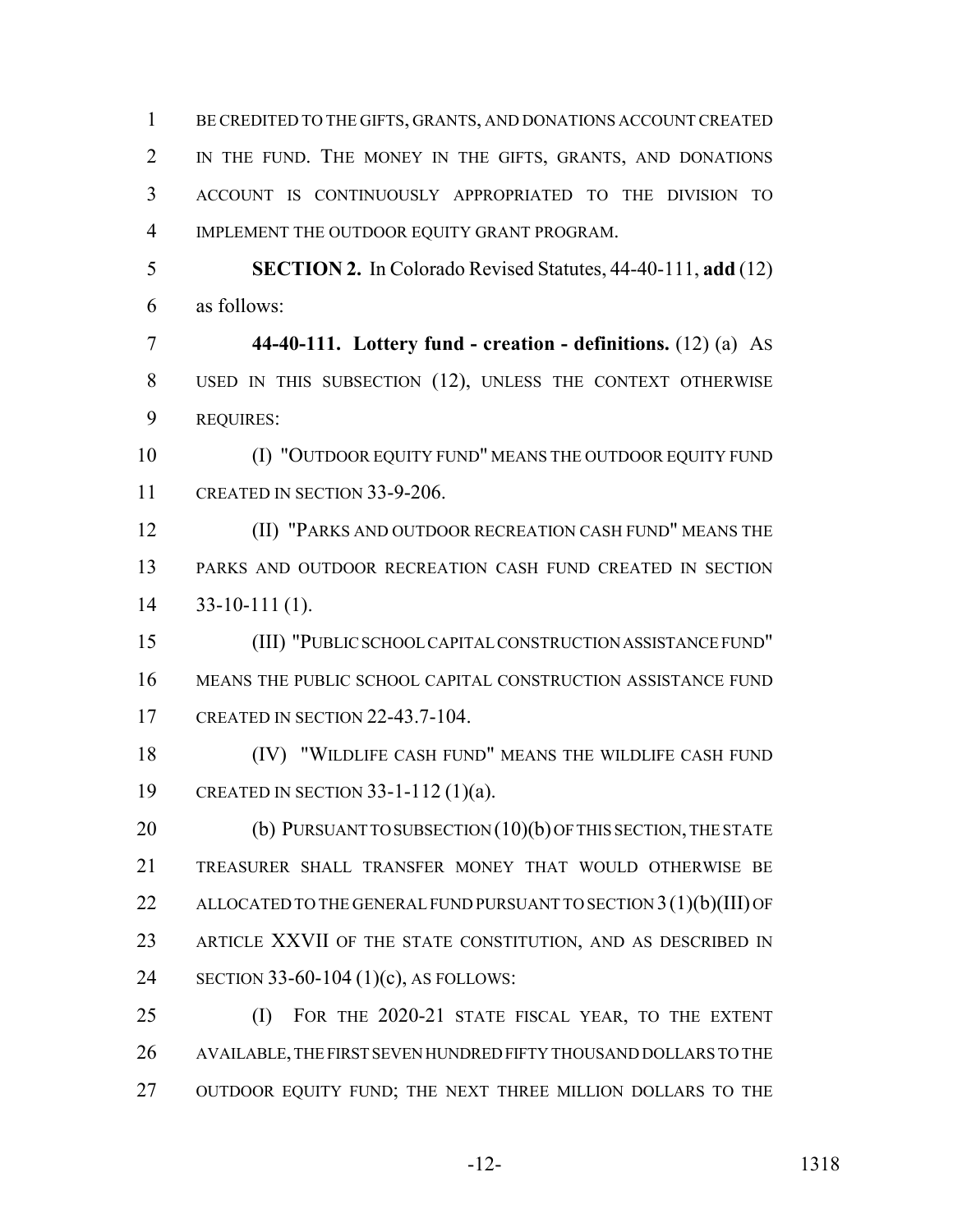PUBLIC SCHOOL CAPITAL CONSTRUCTION ASSISTANCE FUND; AND ANY REMAINING MONEY AS FOLLOWS:TWENTY-FIVE PERCENT TO THE WILDLIFE CASH FUND, TWENTY-FIVE PERCENT TO THE PARKS AND OUTDOOR RECREATION CASH FUND, AND FIFTY PERCENT TO THE PUBLIC SCHOOL CAPITAL CONSTRUCTION ASSISTANCE FUND;

 (II) FOR THE 2021-22 STATE FISCAL YEAR, TO THE EXTENT AVAILABLE, THE FIRST ONE MILLION FIVE HUNDRED THOUSAND DOLLARS TO THE OUTDOOR EQUITY FUND; THE NEXT THREE MILLION DOLLARS TO THE PUBLIC SCHOOL CAPITAL CONSTRUCTION ASSISTANCE FUND; AND ANY REMAINING MONEY AS FOLLOWS:TWENTY-FIVE PERCENT TO THE WILDLIFE CASH FUND, TWENTY-FIVE PERCENT TO THE PARKS AND OUTDOOR RECREATION CASH FUND, AND FIFTY PERCENT TO THE PUBLIC SCHOOL CAPITAL CONSTRUCTION ASSISTANCE FUND;

 (III) FOR THE 2022-23 STATE FISCAL YEAR, TO THE EXTENT AVAILABLE, THE FIRST TWO MILLION TWO HUNDRED FIFTY THOUSAND DOLLARS TO THE OUTDOOR EQUITY FUND; THE NEXT THREE MILLION DOLLARS TO THE PUBLIC SCHOOL CAPITAL CONSTRUCTION ASSISTANCE FUND; AND ANY REMAINING MONEY AS FOLLOWS:TWENTY-FIVE PERCENT TO THE WILDLIFE CASH FUND, TWENTY-FIVE PERCENT TO THE PARKS AND 20 OUTDOOR RECREATION CASH FUND, AND FIFTY PERCENT TO THE PUBLIC 21 SCHOOL CAPITAL CONSTRUCTION ASSISTANCE FUND: AND

**(IV)** FOR THE 2023-24 STATE FISCAL YEAR AND EACH STATE FISCAL YEAR THEREAFTER, TO THE EXTENT AVAILABLE, THE FIRST THREE 24 MILLION DOLLARS TO THE OUTDOOR EQUITY FUND; THE NEXT THREE MILLION DOLLARS TO THE PUBLIC SCHOOL CAPITAL CONSTRUCTION ASSISTANCE FUND; AND ANY REMAINING MONEY AS FOLLOWS: TWENTY-FIVE PERCENT TO THE WILDLIFE CASH FUND, TWENTY-FIVE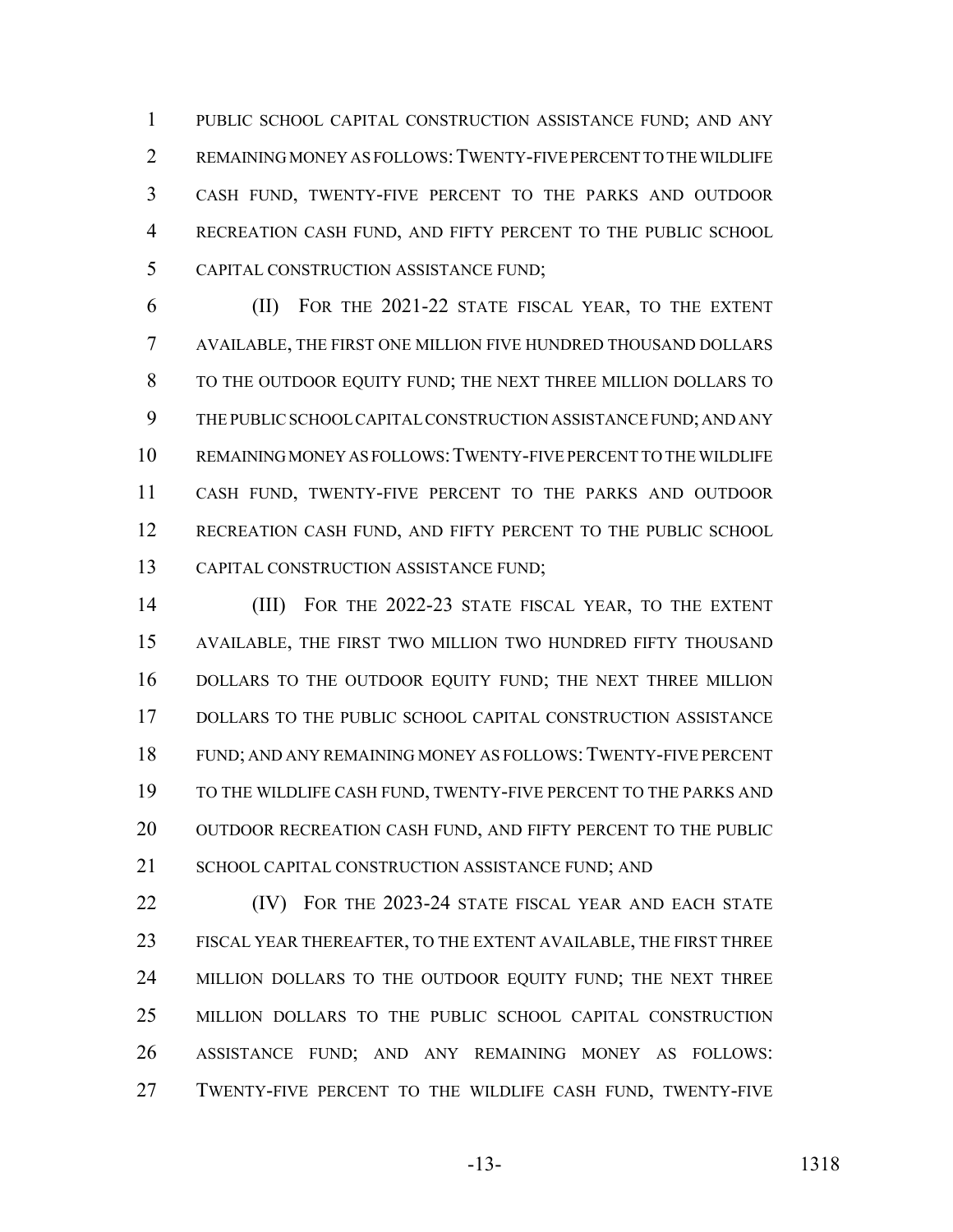PERCENT TO THE PARKS AND OUTDOOR RECREATION CASH FUND, AND FIFTY PERCENT TO THE PUBLIC SCHOOL CAPITAL CONSTRUCTION ASSISTANCE FUND.

 (c) THE MONEY TRANSFERRED UNDER THIS SUBSECTION (12) AND ANY INCOME AND INTEREST DERIVED FROM THE DEPOSIT AND INVESTMENT OF SUCH MONEY IS EXEMPT FROM ANY RESTRICTION ON SPENDING, REVENUE, OR APPROPRIATIONS, INCLUDING, WITHOUT LIMITATION, THE RESTRICTIONS OF SECTION 20 OF ARTICLE X OF THE STATE CONSTITUTION. **SECTION 3.** In Colorado Revised Statutes, 22-43.7-104, **amend**  $10 \qquad (2)(b)(III)$  as follows:

 **22-43.7-104. Public school capital construction assistance fund - creation - crediting of money to fund - use of fund - emergency reserve - creation - reserve account - creation and use.** (2) (b) For each fiscal year commencing on or after July 1, 2008, the following moneys shall be credited to the assistance fund:

 (III) All moneys that would otherwise be transferred to the general 17 fund pursuant to section  $3(1)(b)(III)$  of article XXVII of the state 18 constitution. ANY MONEY TRANSFERRED TO THE ASSISTANCE FUND UNDER 19 SECTION 44-40-111 (12). The moneys credited MONEY TRANSFERRED to 20 the assistance fund pursuant to this subparagraph (III) SUBSECTION (2)(b)(III) and any income and interest derived from the deposit and 22 investment of such moneys shall be MONEY IS exempt from any restriction on spending, revenue, or appropriations, including, without limitation, the restrictions of section 20 of article X of the state constitution.

 **SECTION 4.** In Colorado Revised Statutes, 33-60-104, **amend** (1)(c) as follows:

**33-60-104. Distribution of net lottery proceeds beginning first**